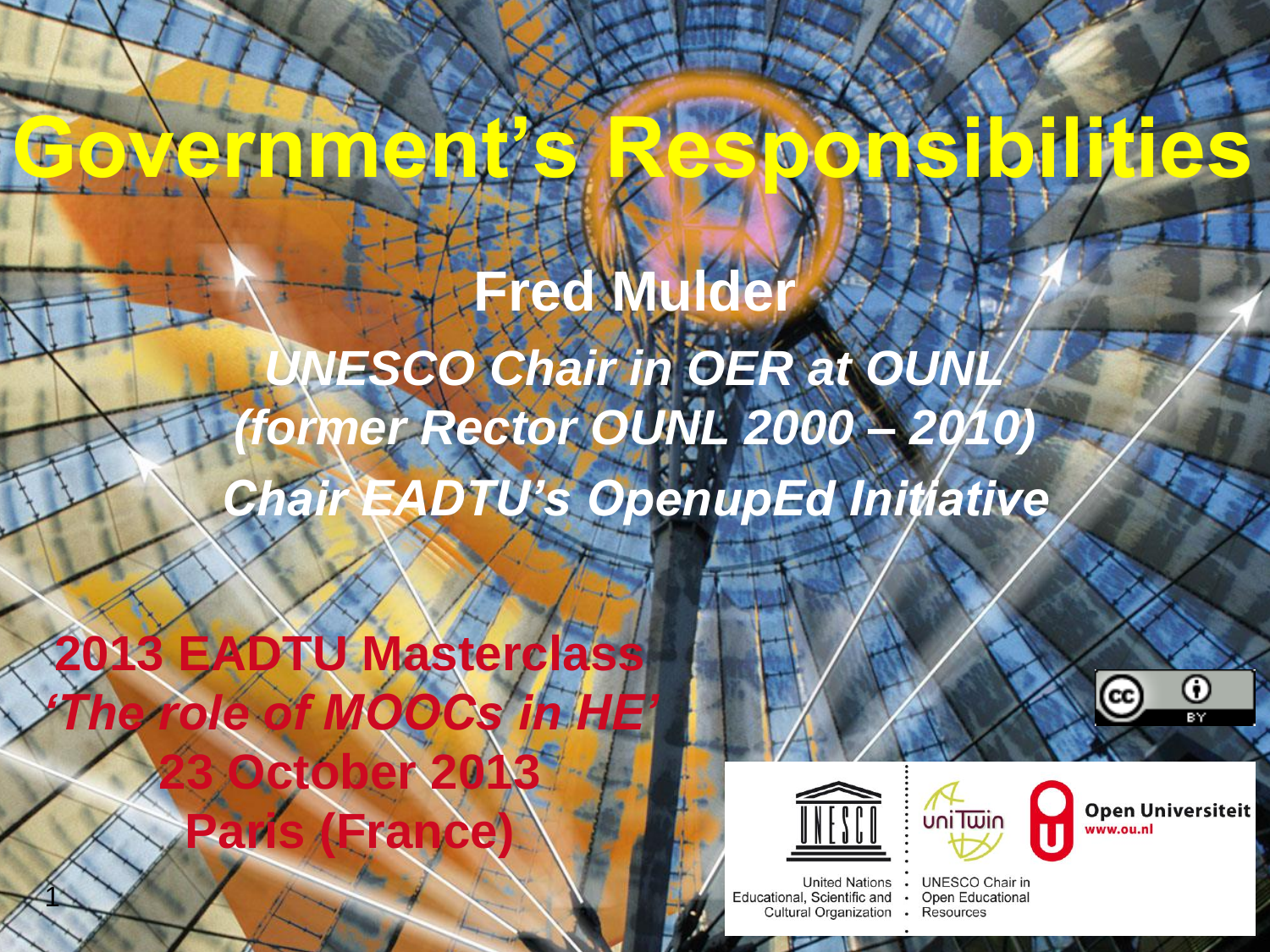#### **Threefold …**

**Governments have a threefold** *responsibility for education* **and its system, that is to** *promote and ensure > accessibility < > quality < > efficiency <* **in a** *sustainable* **manner**





Open Universiteit ww.ou.nl

Educational, Scientific and . Open Educational Cultural Organization • Resources

United Nations . UNESCO Chair in

Page 2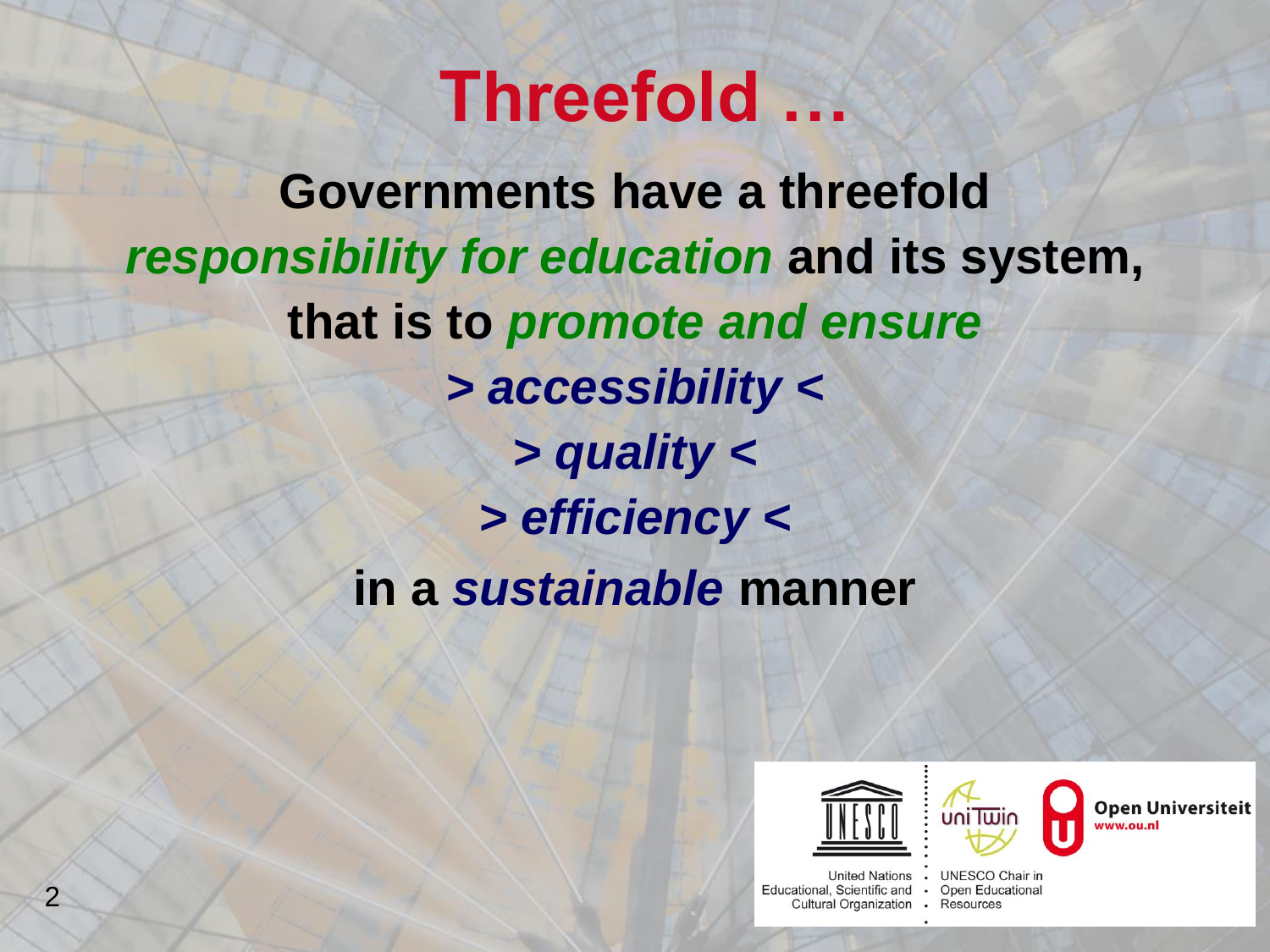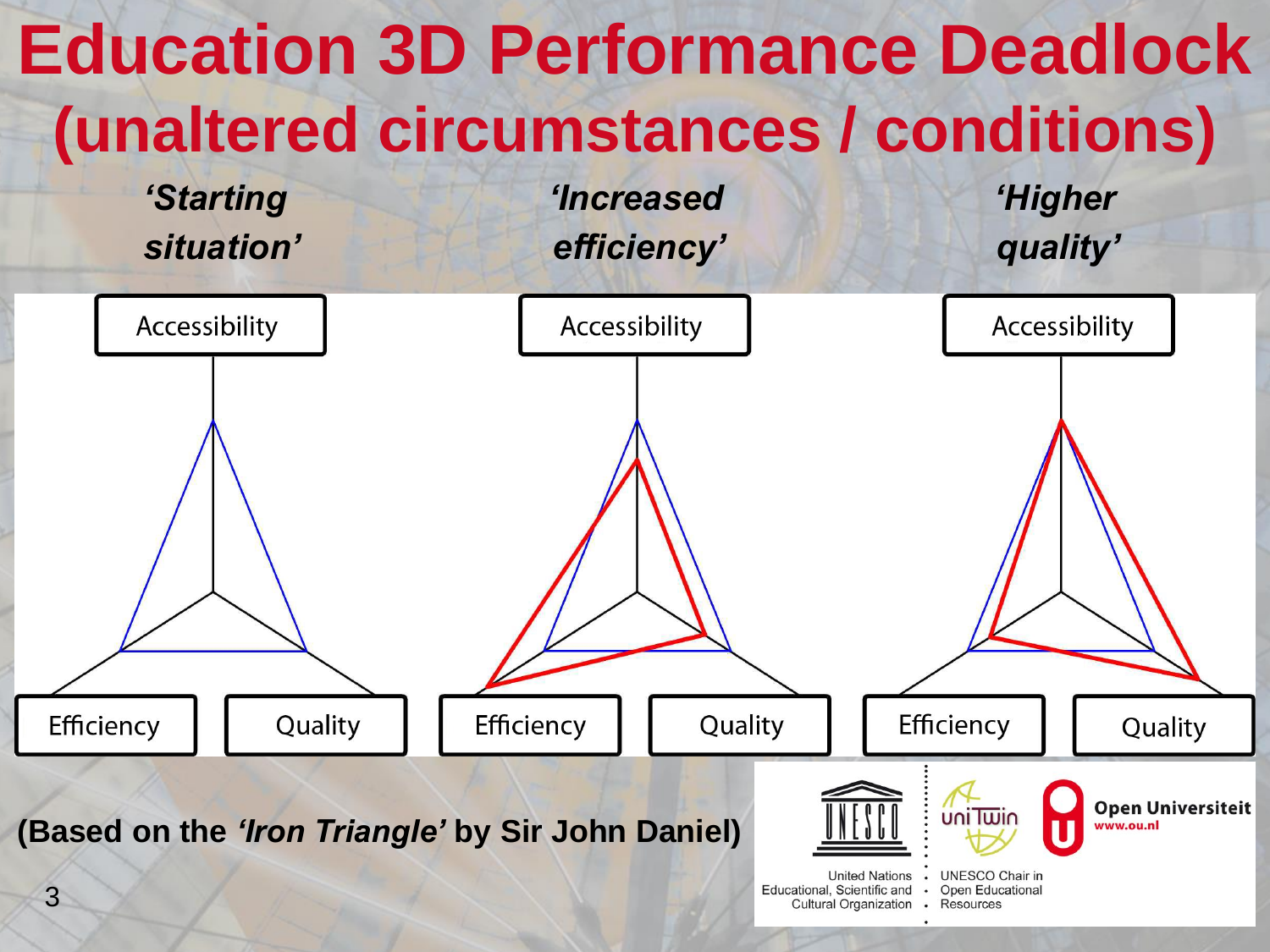## **Hypothesis**

Performance *improvement* along *one dimension* inevitably *deteriorates* the performance along one or both of the *other dimensions,*  at least at *unaltered* circumstances and conditions





Open Universiteit

Educational, Scientific and . Open Educational Cultural Organization • Resources

United Nations . UNESCO Chair in

Page 4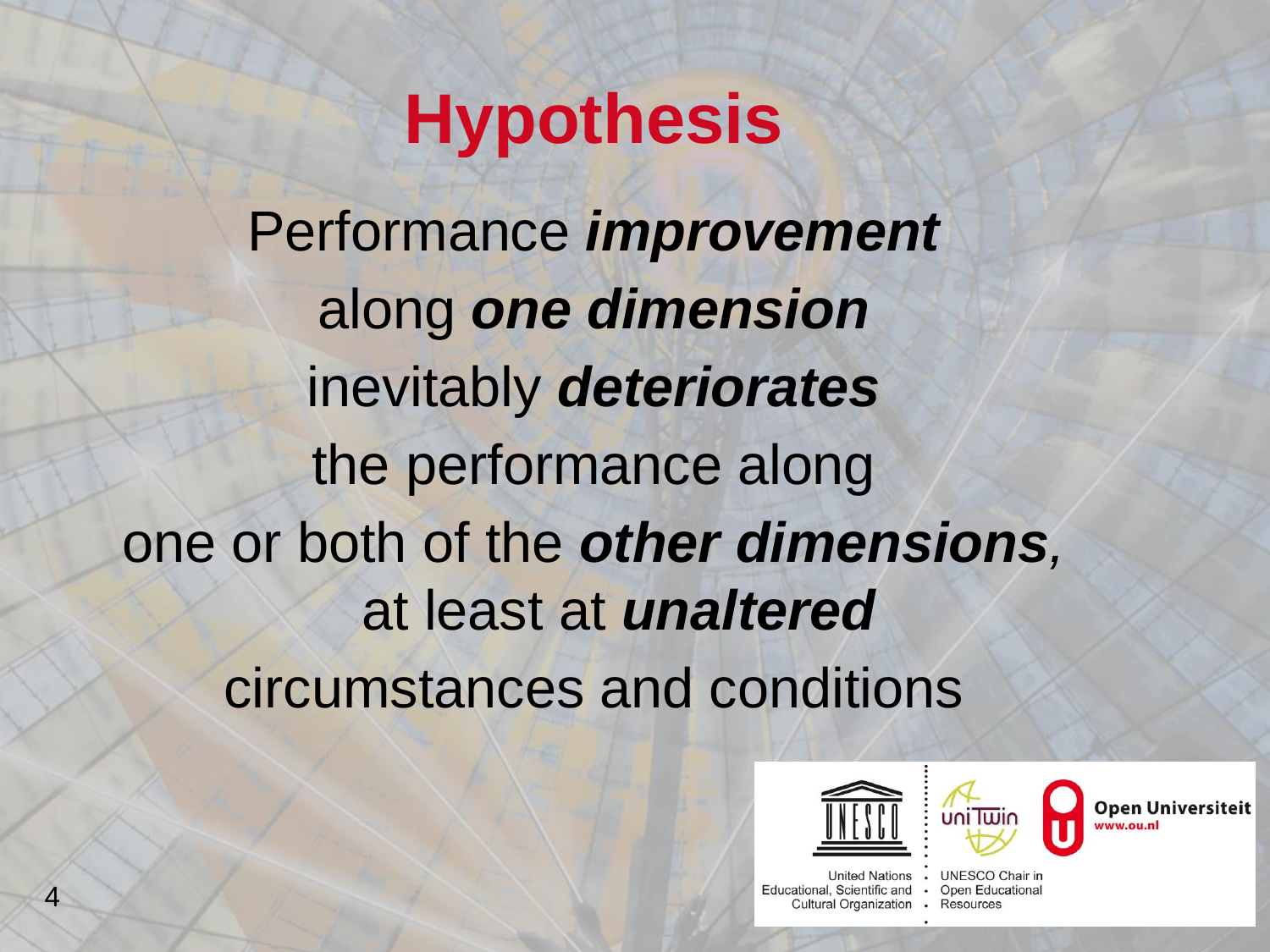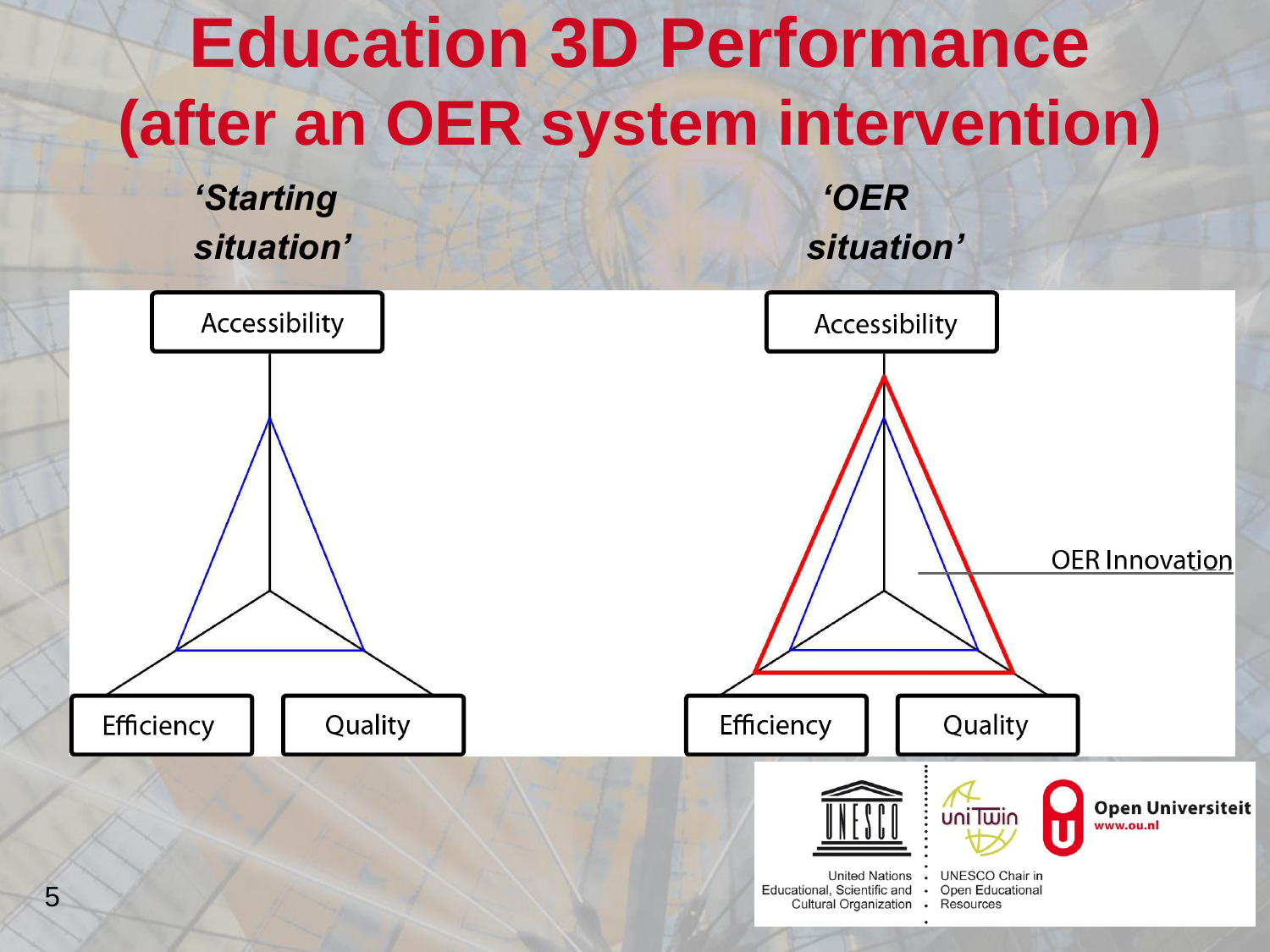#### **The OER System** *Intervention* **…**

*… facilitates* performance *improvement* along *all three dimensions* simultaneously:

*Accessibility* by free online availability of learning materials **Quality** by involvement of many experts and users in various roles *Efficiency* by not replicating other's efforts … and has the features to make the educational system *more sustainable* than it currently is

6 for *OE* as a whole This *powerful 'logic'* holds for *OER***,** *not* (necessarily)





Open Universiteit

**United Nations** Educational, Scientific and • Open Educational Cultural Organization • Resources

**UNESCO Chair in**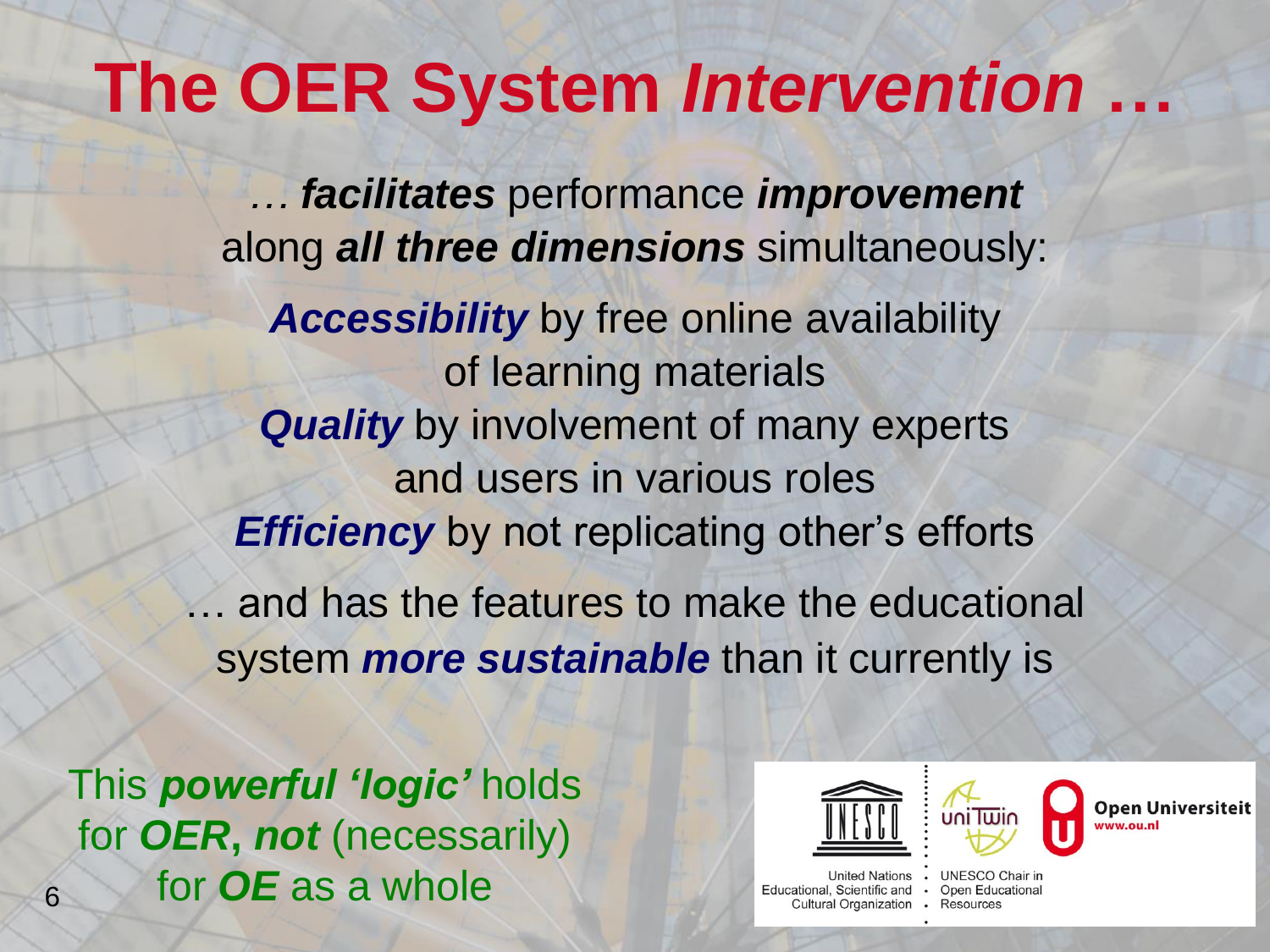## **No-REGRET with OER …**

**According to this line-of-thought** *governments* **should feel encouraged to** *embrace* **and**  *mainstream OER* **through an explicit governmental** *OER policy* **including a set of specific** *OER measures***.**

**Within such a** *context* **it is** *easier* **and more plausible for educational** *institutions* **to**  *convert to OER* **which will turn out to be a significant contribution to the** *modernization*  **and innovation of education.**





Open Universiteit

Educational, Scientific and • Open Educational Cultural Organization • Resources

United Nations . UNESCO Chair in

Page 7